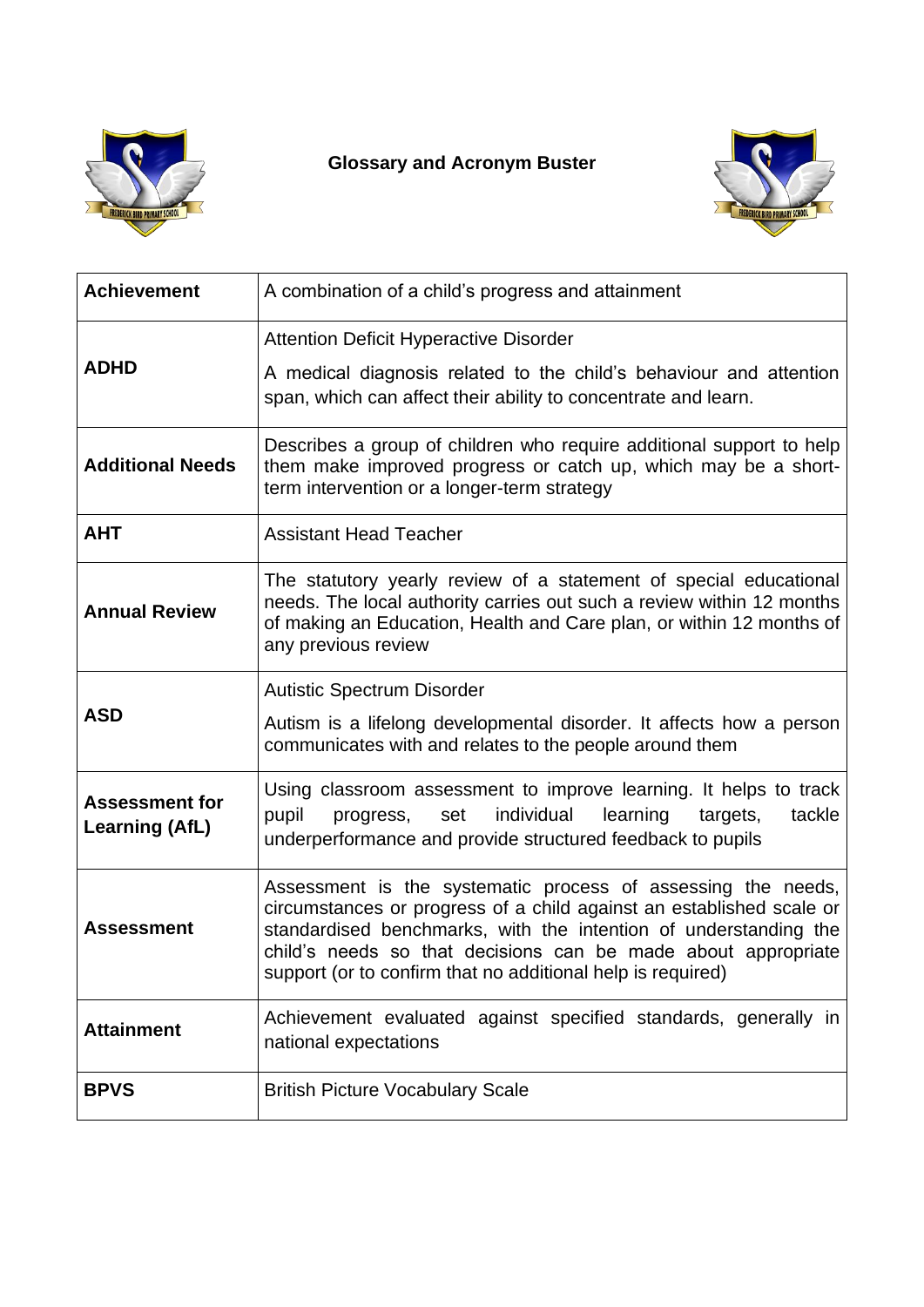| <b>CAMHS</b>           | <b>Child and Adolescent Mental Health Service</b>                                                                                                                                                                                                                                       |
|------------------------|-----------------------------------------------------------------------------------------------------------------------------------------------------------------------------------------------------------------------------------------------------------------------------------------|
|                        | Provides multidisciplinary mental health services to children and<br>young people with mental health problems and disorders.                                                                                                                                                            |
| <b>Commissioning</b>   | The process that ensures the right people and services are in the<br>right place at the right time for all children, young people and families.<br>It is the process by which services are planned, investment decisions<br>are made, delivery is ensured and effectiveness is reviewed |
| <b>CPD</b>             | <b>Continuing Professional Development</b>                                                                                                                                                                                                                                              |
| <b>Differentiation</b> | A framework for effective teaching that involves providing children<br>with different avenues of learning which enables them to learn<br>effectively regardless of ability.                                                                                                             |
| <b>Dyscalculia</b>     | A condition associated with specific learning difficulties in Maths. In its<br>simplest terms this means that sufferers have problems with even<br>simple arithmetic                                                                                                                    |
| <b>Dyslexia</b>        | A learning difficulty that primarily affects the skills involved in accurate<br>and fluent word reading and spelling. Characteristic features of<br>dyslexia are difficulties in phonological awareness, verbal memory<br>and verbal processing speed                                   |
| <b>Dyspraxia</b>       | A common developmental disorder affecting fine and/or gross motor<br>coordination in children and adults. It may also affect speech                                                                                                                                                     |
| <b>EAL</b>             | English as an Additional Language                                                                                                                                                                                                                                                       |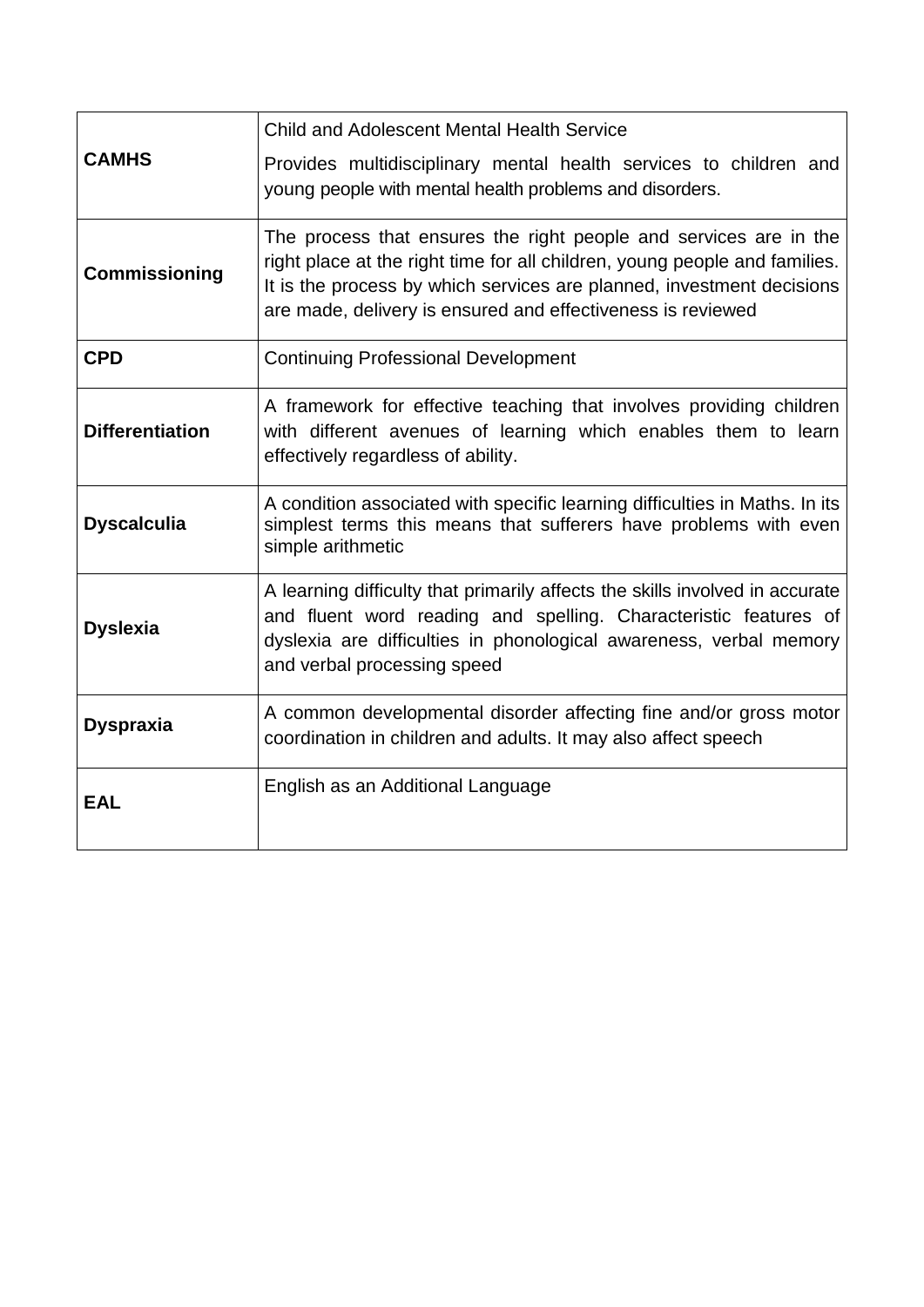| <b>EARLY HELP and</b> | Professionals from all agencies working with children and young<br>people have shared responsibility to keep them safe and provide an<br>effective, efficient and co-ordinated service to support their health and<br>well-being.<br>Promoting children's welfare is most effective when they receive help<br>early and at a level according to their needs. The aim is to provide<br>early interventions for children, young people and their families that |
|-----------------------|--------------------------------------------------------------------------------------------------------------------------------------------------------------------------------------------------------------------------------------------------------------------------------------------------------------------------------------------------------------------------------------------------------------------------------------------------------------|
| <b>FAMILY HUBS</b>    | require support in order to prevent them moving towards higher levels<br>of need once these have been identified.                                                                                                                                                                                                                                                                                                                                            |
|                       | A family hub is a place where children, young people and their<br>families can go when in need of help and support. The people<br>working in the family hub will work in partnership with you and your<br>community. They will help you find and get help from different<br>services in the area and will be able to give you information, advice<br>and support.                                                                                            |
|                       | Education, Health and Care Plan                                                                                                                                                                                                                                                                                                                                                                                                                              |
| <b>EHCP</b>           | EHC plans set out how services will work together to meet the child or<br>young person's needs. EHC plans are based on a co-ordinated<br>assessment and planning process which puts the child and young<br>person and their parents at the centre of decision making                                                                                                                                                                                         |
| ЕP                    | <b>Educational Psychologist</b>                                                                                                                                                                                                                                                                                                                                                                                                                              |
| <b>EPS</b>            | <b>Educational Psychology Service</b>                                                                                                                                                                                                                                                                                                                                                                                                                        |
| <b>FSM</b>            | <b>Free School Meals</b>                                                                                                                                                                                                                                                                                                                                                                                                                                     |
|                       | Key Stages are the different phases the children move through within<br>a school.                                                                                                                                                                                                                                                                                                                                                                            |
| KS                    | FS include Nursery and Reception                                                                                                                                                                                                                                                                                                                                                                                                                             |
| (KS1, LKS2, UKS2)     | KS1 include Year 1 and 2                                                                                                                                                                                                                                                                                                                                                                                                                                     |
|                       | LKS2 include Year 3 and Year 4                                                                                                                                                                                                                                                                                                                                                                                                                               |
|                       | UKS2 include Year 5 and Year 6                                                                                                                                                                                                                                                                                                                                                                                                                               |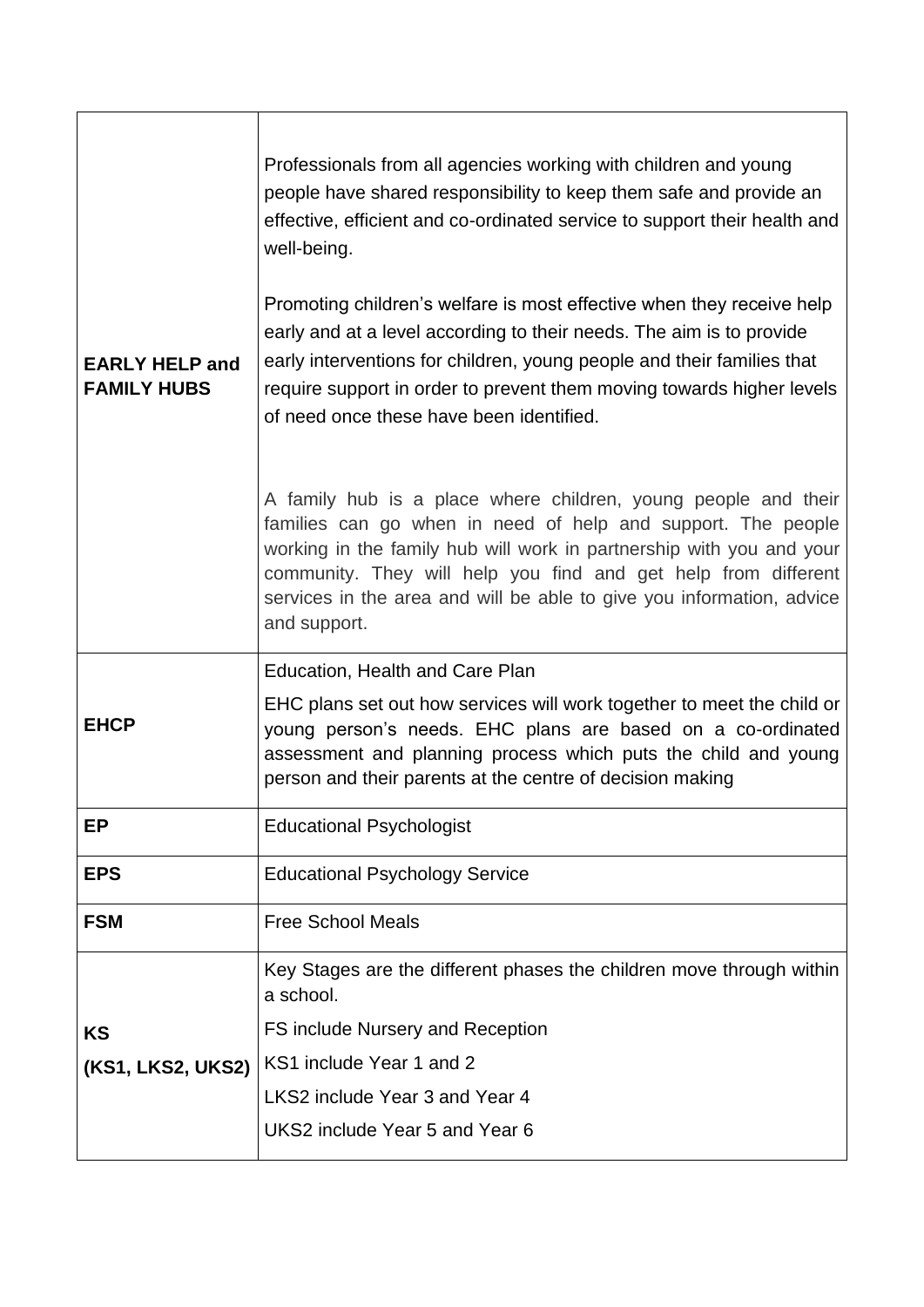| LA                             | <b>Local Authority</b>                                                                                                                                                                                                                                                                                       |
|--------------------------------|--------------------------------------------------------------------------------------------------------------------------------------------------------------------------------------------------------------------------------------------------------------------------------------------------------------|
|                                | The local government body of a county or city that provides services,<br>including education, for local people                                                                                                                                                                                               |
| <b>LAC</b>                     | <b>Looked After Child</b>                                                                                                                                                                                                                                                                                    |
|                                | Any child who is in care of the local authority, or who is provided with<br>accommodation by the local authority social services department for<br>more than 24 hours                                                                                                                                        |
| <b>Learning Mentors</b>        | School staff who work with school and children with additional needs<br>to help them engage more effectively in learning and improve<br>achievement                                                                                                                                                          |
| LD                             | <b>Learning Difficulty</b>                                                                                                                                                                                                                                                                                   |
|                                | Characteristics of pupils who have difficulty in learning new skills or<br>who learn at a different rate from their peers                                                                                                                                                                                    |
| <b>Local Offer</b>             | A website or part of a website in which LAs set out in one place<br>information about provision they expect to be available for children<br>and young people in their area who have SEN, including those who<br>do not have EHC plans                                                                        |
| <b>MASH</b>                    | Multi-Agency Safeguarding Hub                                                                                                                                                                                                                                                                                |
| <b>Multi-Agency</b><br>working | Practitioners from different sectors and professions working together<br>to provide joined-up support for children, young people and families                                                                                                                                                                |
| <b>NHS</b>                     | <b>National Health Service</b>                                                                                                                                                                                                                                                                               |
| <b>OT</b>                      | <b>Occupational Therapy</b>                                                                                                                                                                                                                                                                                  |
| <b>OFSTED</b>                  | Office for Standards in Education, Children's Services and Skills                                                                                                                                                                                                                                            |
| <b>PPS</b>                     | <b>Parent Partnership Service</b>                                                                                                                                                                                                                                                                            |
|                                | Parent Partnership Services (PPS) offer advice and support to<br>parents and carers of children and young people with special<br>educational needs. They are statutory services which means there<br>has to be one in every local authority. Parent Partnership services<br>free, impartial and confidential |
| <b>Provision Map</b>           | A provision map is a way of documenting the range of support<br>available to pupils with SEN within a school                                                                                                                                                                                                 |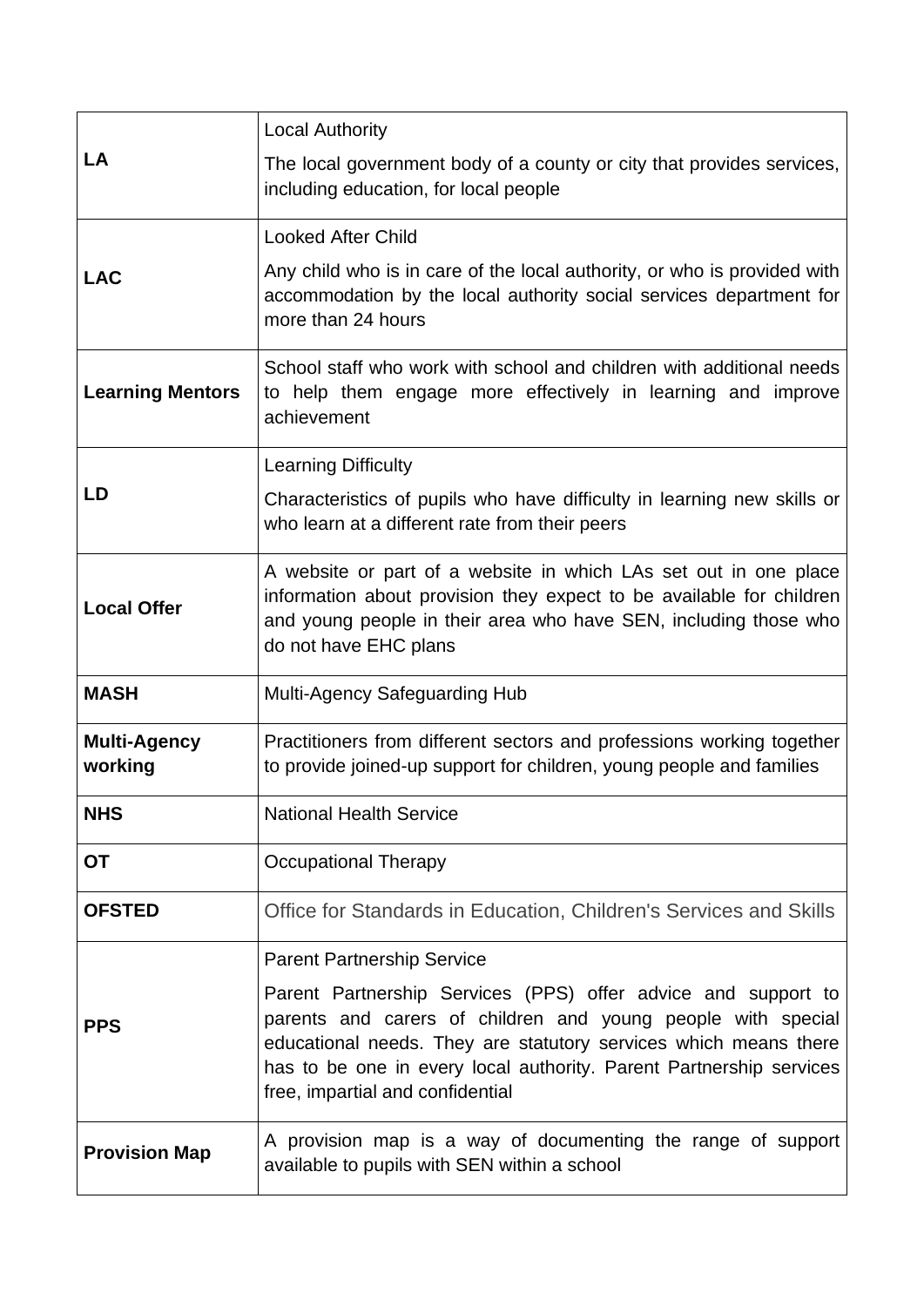| <b>Pupil Premium</b>                    | Additional funding for schools to spend in order to raise the<br>achievement of disadvantaged pupils. The Pupil Premium for each<br>school is calculated according to the number of pupils eligible for free<br>school meals                                                                                                                                                                                                                          |
|-----------------------------------------|-------------------------------------------------------------------------------------------------------------------------------------------------------------------------------------------------------------------------------------------------------------------------------------------------------------------------------------------------------------------------------------------------------------------------------------------------------|
| <b>Quality First</b><br><b>Teaching</b> | The range of effective teaching strategies and techniques used by a<br>teacher for all pupils in the mainstream classroom that ensure pupils'<br>progression in learning                                                                                                                                                                                                                                                                              |
| <b>Safeguarding</b>                     | The process of identifying children and young people who have<br>suffered or who are likely to suffer significant harm, and then taking the<br>appropriate steps to keep them safe                                                                                                                                                                                                                                                                    |
| <b>School SEND</b><br>support           | Educational or training provision that is additional to or different from<br>that made generally for others of the same age. This means provision<br>that goes beyond the differentiated approaches and learning<br>arrangements normally provided as part of quality first teaching. It<br>may take the form of additional support from within the school or<br>require the involvement of specialist staff, support services or outside<br>agencies |
| <b>SEMHD</b>                            | Social, Emotional and Mental Health Difficulties<br>Social, mental and emotional difficulties, usually resulting in<br>behaviour difficulties, that present a barrier to learning and<br>participation                                                                                                                                                                                                                                                |
| <b>SENCO</b>                            | Special educational Needs Co-ordinator<br>The SENCO is the person responsible for co-ordinating the provision for<br>all children with special educational needs within a school. It is a<br>statutory requirement that every school must have a SENCO, at<br>Frederick Bird this role is part of the Senior Assistant Headteacher<br>Inclusion                                                                                                       |